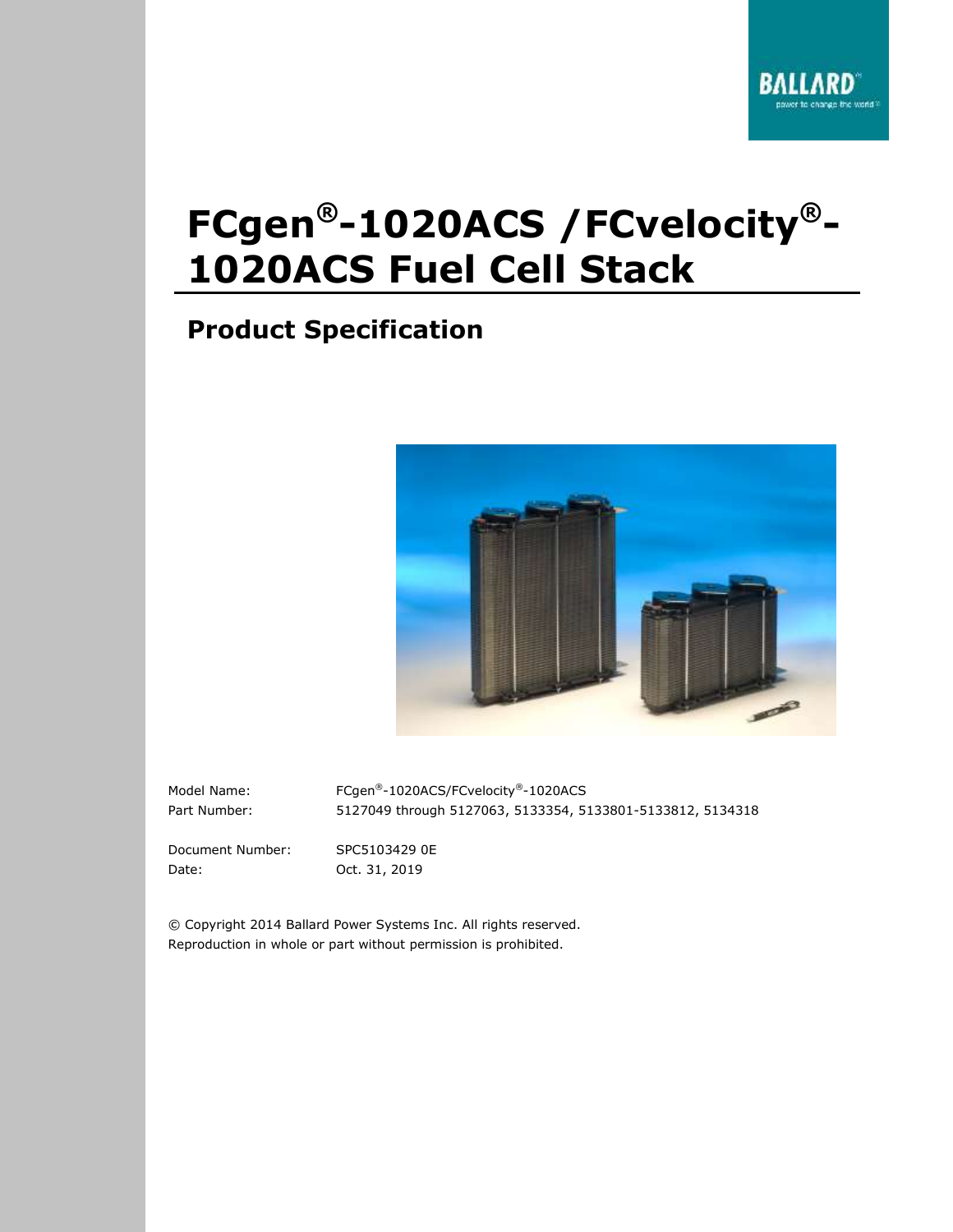

# **FCgen®-1020ACS /FCvelocity®- 1020ACS Fuel Cell Stack**

## **Product Specification**

| Model Name:      | FCgen®-1020ACS/FCvelocity®-1020ACS                             |
|------------------|----------------------------------------------------------------|
| Part Number:     | 5127049 through 5127063, 5133354, 5133801-<br>5133812, 5134318 |
| Document Number: | SPC5103429-0E                                                  |
| Date:            | Oct. 31, 2019                                                  |

© Copyright 2014 Ballard Power Systems Inc. All rights reserved. Reproduction in whole or part without permission is prohibited.

> Ballard Power Systems Inc. 9000 Glenlyon Parkway Burnaby, BC V5J 5J8 Canada Technical Support: (604) 454-0900

Ballard, **BALLARD** and Power to Change the World are registered trademarks.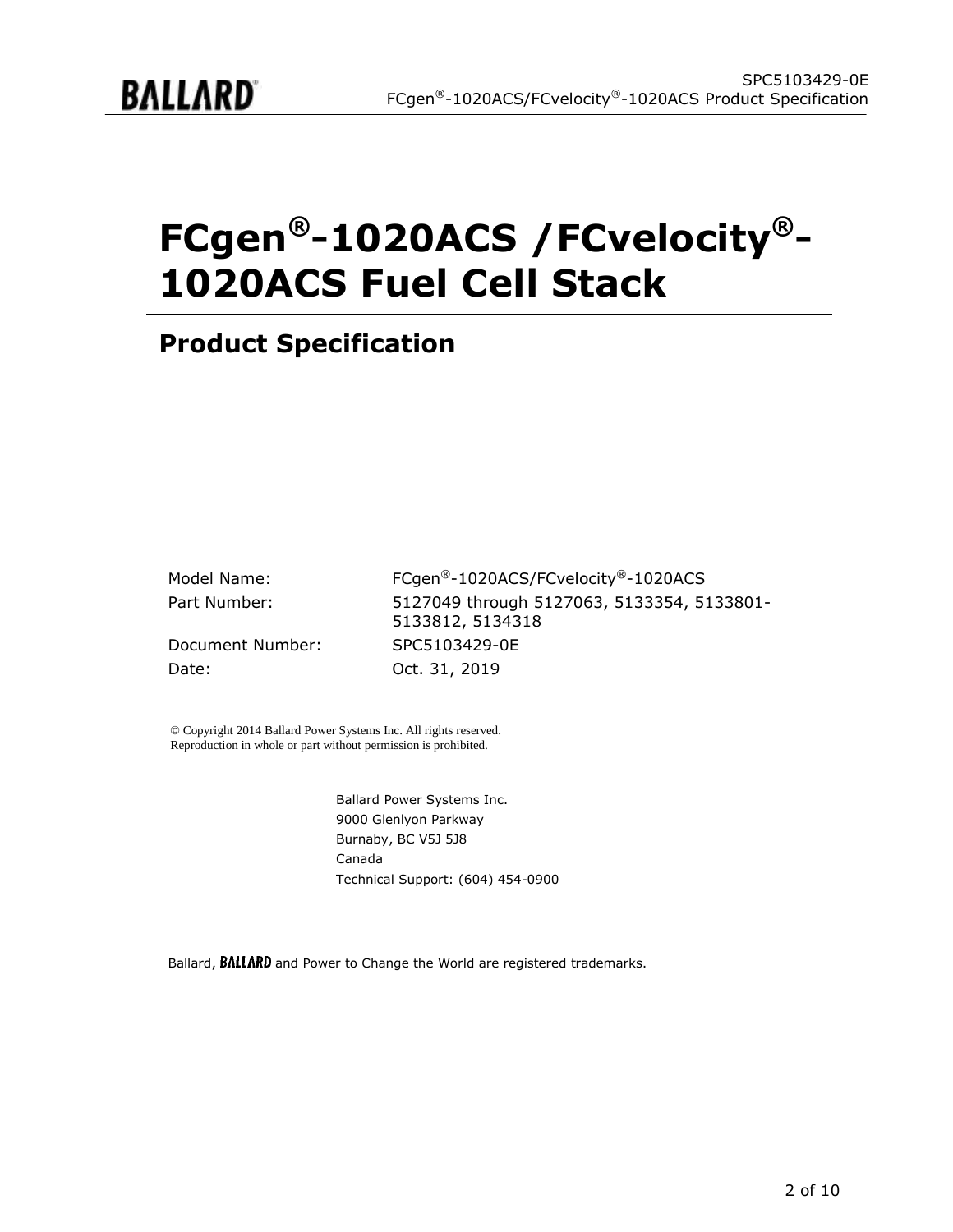

#### **Table of Contents**

| 1.0  | General expression of the contract of the contract of the contract of the contract of the contract of the contract of the contract of the contract of the contract of the contract of the contract of the contract of the cont | $\boldsymbol{\mathcal{A}}$ |
|------|--------------------------------------------------------------------------------------------------------------------------------------------------------------------------------------------------------------------------------|----------------------------|
| 1.1. |                                                                                                                                                                                                                                |                            |
| 1.2. |                                                                                                                                                                                                                                |                            |
| 1.3. |                                                                                                                                                                                                                                |                            |
| 1.4. |                                                                                                                                                                                                                                |                            |
| 2.0  |                                                                                                                                                                                                                                |                            |
| 2.1. |                                                                                                                                                                                                                                |                            |
| 2.2. |                                                                                                                                                                                                                                |                            |
| 2.3. |                                                                                                                                                                                                                                | -7                         |
| 2.4. |                                                                                                                                                                                                                                |                            |
| 2.5. |                                                                                                                                                                                                                                |                            |
| 2.6. |                                                                                                                                                                                                                                |                            |
| 2.7. |                                                                                                                                                                                                                                | 10                         |
| 2.8. |                                                                                                                                                                                                                                | 10                         |

#### **List of Tables**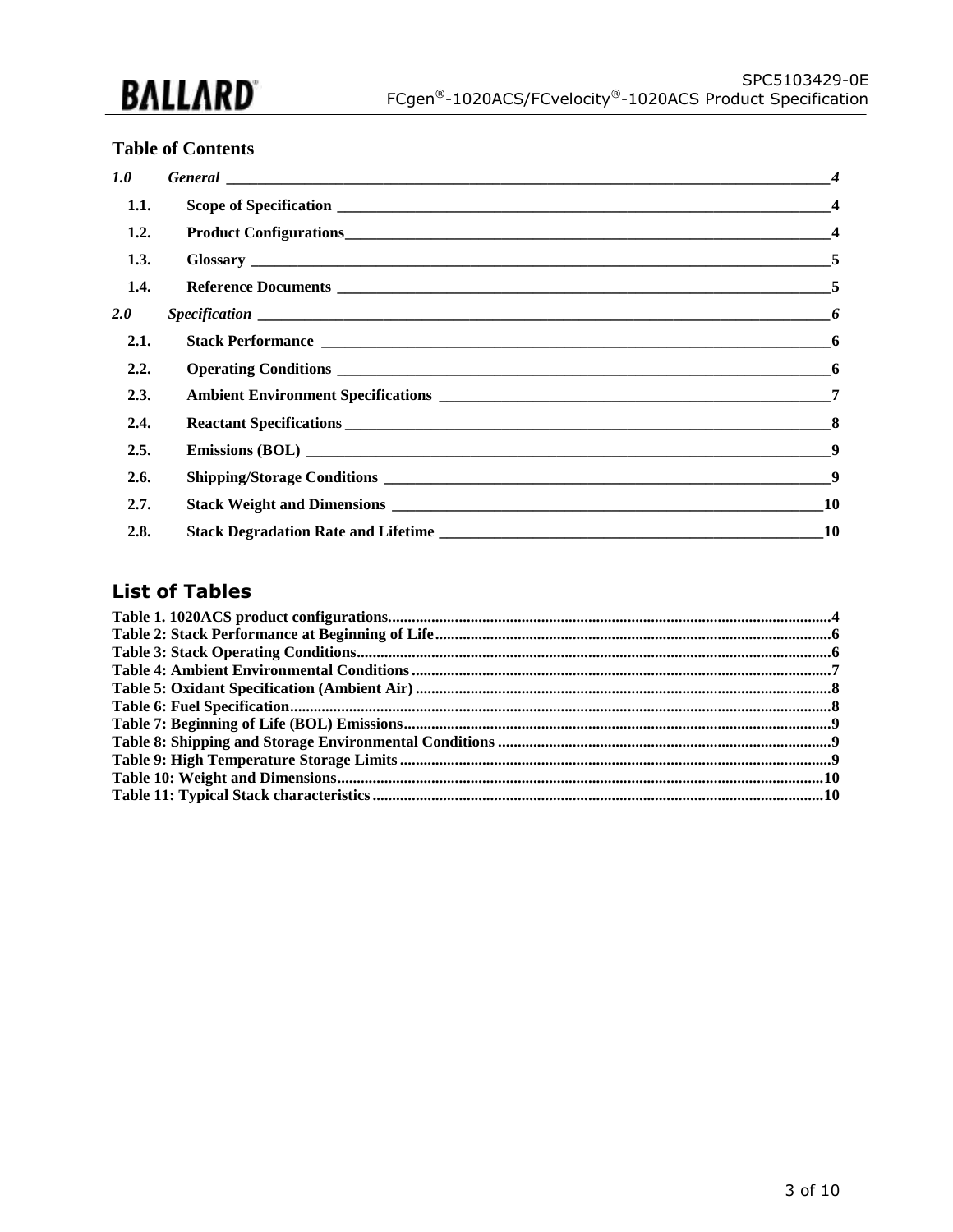# <span id="page-3-0"></span>**1.0 GENERAL**

## <span id="page-3-1"></span>**1.1. Scope of Specification**

This document describes the specifications for the FCgen®-1020ACS/FCvelocity®-1020ACS Fuel Cell Stack that has been developed by Ballard Power Systems. Unless noted otherwise, all specification values stated are applicable at the beginning of operational lifetime. Some characteristics will change over time as the fuel cell stack is operated.

## <span id="page-3-2"></span>**1.2. Product Configurations**

The FCgen<sup>®</sup>-1020ACS/FCvelocity<sup>®</sup>-1020ACS stack is available in sizes ranging from 10 cells up to 80 cells.

| <b>Number of</b><br><b>Cells</b> | v2.1 P/N<br>(DRW5117682) | v2.2 P/N<br>(DRW5122456) |
|----------------------------------|--------------------------|--------------------------|
| 10                               | 5127049                  | 5133801                  |
| 12                               | 5127050                  | 5134318                  |
| 13                               | 5127051                  | 5133802                  |
| 18                               | 5127052                  | 5133803                  |
| 20                               | 5127053                  | 5133804                  |
| 28                               | 5127054                  | 5133805                  |
| 36                               | 5127055                  | 5133806                  |
| 39                               |                          | 5127056                  |
| 46                               | 5127057                  | 5133807                  |
| 56                               | 5127058                  | 5133808                  |
| 64                               | 5127059                  | 5133809                  |
| 66                               | 5127060                  | 5133810                  |
| 70                               | 5127061                  | 5133811                  |
| 73                               | 5127062                  | 5133812                  |
| 80                               | 5127063                  | 5133354                  |

#### <span id="page-3-3"></span>**Table 1. 1020ACS product configurations.**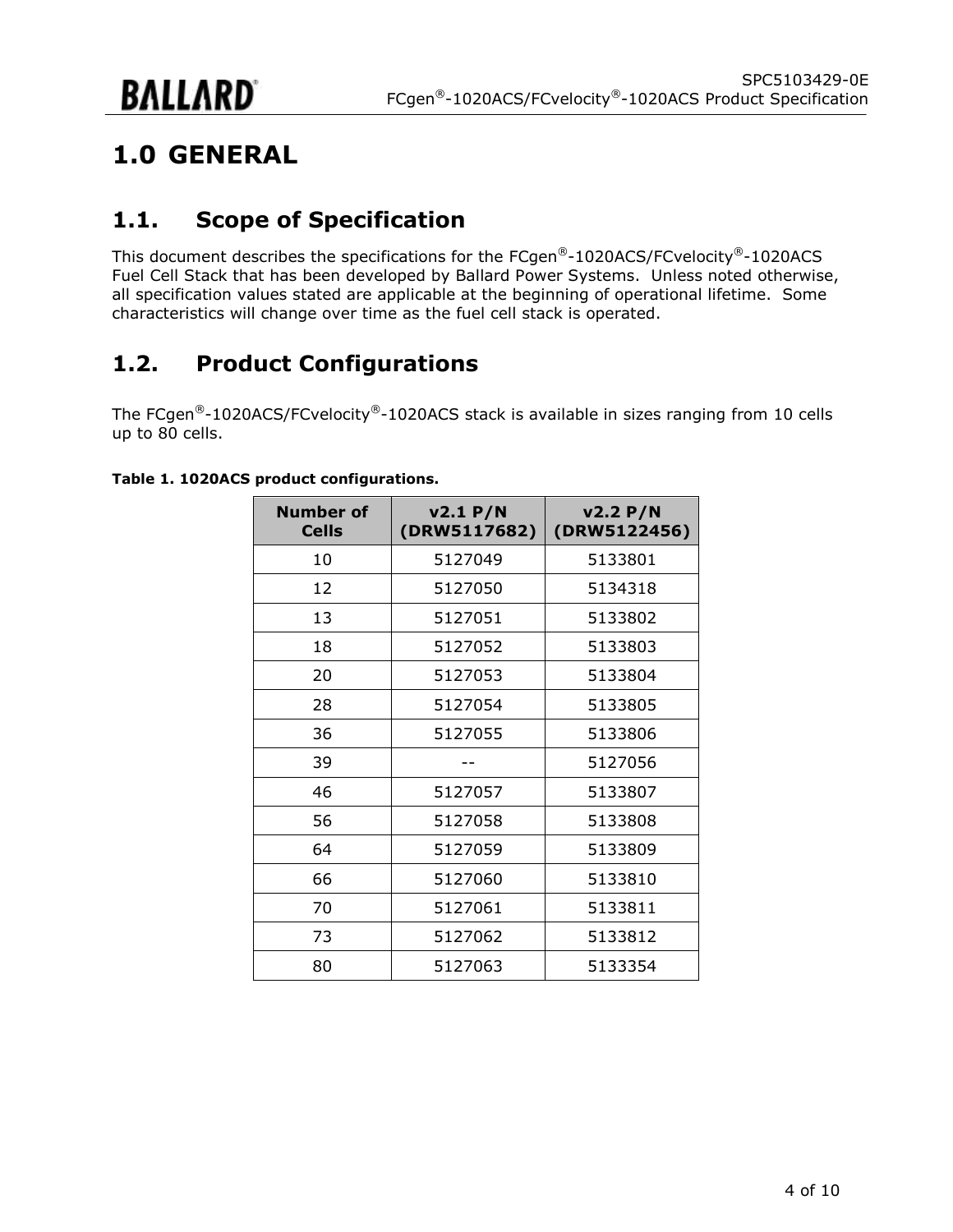# BALLARD

#### <span id="page-4-0"></span>**1.3. Glossary**

| Term        | <b>Description</b>                                              |
|-------------|-----------------------------------------------------------------|
| A           | Ampere                                                          |
| <b>BOL</b>  | Beginning of Life                                               |
| οC          | degree Celsius                                                  |
| CC          | cubic centimeter, evaluated at 1<br>atmosphere and 0°C          |
| kPa         | kiloPascal (absolute unless otherwise<br>specified)             |
| IEC         | International Electrotechnical Commission                       |
| mm          | millimeter                                                      |
| ms          | millisecond                                                     |
| mV          | milliVolt                                                       |
| <b>PEM</b>  | Polymer Electrolyte Membrane                                    |
| PM2.5       | Particles up to 2.5 micrometers in diameter                     |
| <b>PM10</b> | Particles up to 10 micrometers in diameter                      |
| ppm         | parts per million                                               |
| slpm        | standard liter per minute, evaluated at 1<br>atmosphere and 0°C |
| V           | Volt                                                            |

#### <span id="page-4-1"></span>**1.4. Reference Documents**

- DRW5117682 Stack assembly, Iteration 2, 1020ACS family, Interface Control Drawing
- DRW5122456 Stack Assembly, FCgen-1020ACS v2.2 and FCvelocity-1020ACS v2.2, ICD
- MAN5100319 1020ACS Product Manual and Integration Guide
- SPC5102171 Component Design Requirements, Stack Hardware, 1020ACS
- SPC5102842 Component Design Requirements, Unit Cell, Iteration 2, 1020ACS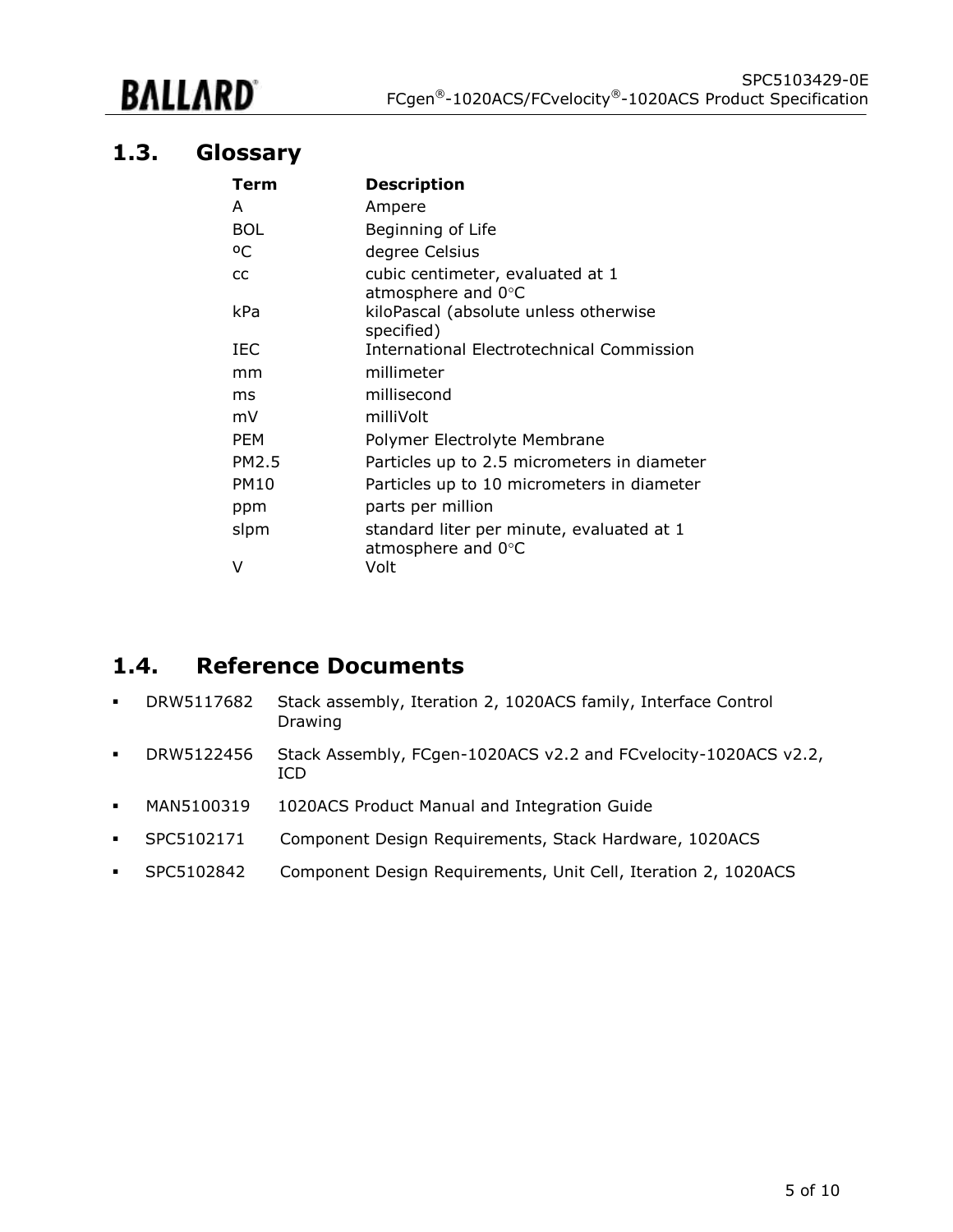# <span id="page-5-0"></span>**2.0 SPECIFICATION**

### <span id="page-5-1"></span>**2.1. Stack Performance**

The stack performance shown in [Table 2](#page-5-3) is based on the FCgen®-1020ACS/FCvelocity®-1020ACS stack being operated at the conditions as listed in [Table 3.](#page-5-4)

<span id="page-5-3"></span>**Table 2: Stack Performance at Beginning of Life**

| <b>Performance Parameter</b>       |        | <b>Stack Current (A)</b> |      |      |      |      |      |      |
|------------------------------------|--------|--------------------------|------|------|------|------|------|------|
|                                    |        | $\Omega$                 | 7.3  | 14.5 | 29.0 | 51.7 | 65.3 | 75.0 |
| Average Voltage<br>Greater Than    | V/cell | 0.93                     | 0.80 | 0.77 | 0.73 | 0.67 | 0.63 | 0.59 |
| Average Power<br>Greater Than      | W/cell | 0                        | 5.8  | 11.2 | 21.2 | 34.6 | 41.1 | 44.1 |
| Average Voltage,<br><b>Typical</b> | V/cell | 0.99                     | 0.83 | 0.80 | 0.76 | 0.70 | 0.66 | 0.62 |
| Average Power,<br><b>Typical</b>   | W/cell | 0                        | 6.1  | 11.6 | 22.0 | 36.2 | 43.1 | 46.5 |

## <span id="page-5-2"></span>**2.2. Operating Conditions**

#### <span id="page-5-4"></span>**Table 3: Stack Operating Conditions**

| <b>Stack Current (A)</b>                                                                                                                      |                 | $\mathbf 0$ | 7.3 | 14.5 | 29.0 | 51.7 | 65.3 | 75.0 |
|-----------------------------------------------------------------------------------------------------------------------------------------------|-----------------|-------------|-----|------|------|------|------|------|
| Recommended Stack<br>Temperature,<br>Steady-State                                                                                             | $\rm ^{\circ}C$ | 26          | 30  | 34   | 41   | 53   | 61   | 66   |
| <b>Cooling/Oxidant (Air)</b>                                                                                                                  |                 |             |     |      |      |      |      |      |
| Minimum Inlet<br>Stoichiometry, Steady-<br>State                                                                                              |                 | 20          |     |      |      |      |      |      |
| Optimal: Sea Level<br>Allowable range: -400m to +7600m with de-rate at high<br>Inlet Pressure/Altitude<br>altitude                            |                 |             |     |      |      |      |      |      |
| Optimal: 10°C to 40°C<br>Inlet Temperature<br>Allowable range <sup>1</sup> : -20°C to +52°C                                                   |                 |             |     |      |      |      |      |      |
| Allowable range: 0 to 100% RH non-condensing with de-rate<br>at low RH/high temperature<br>Inlet Humidity<br>no added humidification required |                 |             |     |      |      |      |      |      |
| <b>Fuel (Hydrogen)</b>                                                                                                                        |                 |             |     |      |      |      |      |      |

 $<sup>1</sup>$  Performance will be degraded when operating outside of the optimal range of inlet temperature.</sup>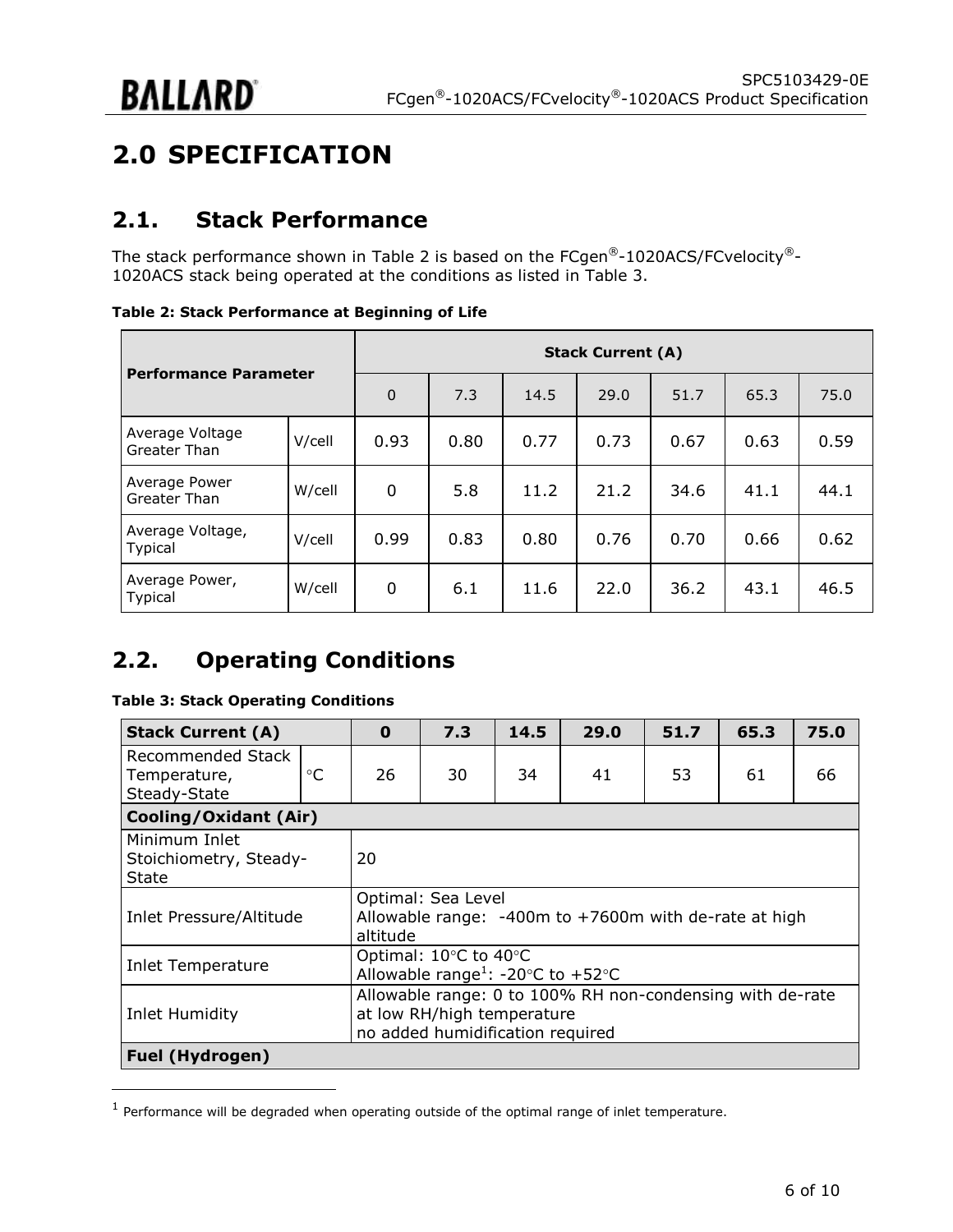

| Inlet Stoichiometry (Dead-<br>Ended Operation)     | $\sim$ 1.07 optimum                                    |
|----------------------------------------------------|--------------------------------------------------------|
| Optimal Inlet Pressure<br>(Operating)              | 136 kPa absolute                                       |
| Inlet Pressure Range<br>(Operating)                | 116 to 156 kPa absolute                                |
| Maximum Allowable Inlet<br>Pressure (Safety Limit) | 200 kPa absolute                                       |
| Range of Allowable Inlet<br>Temperatures           | $-15\degree$ C to $+65\degree$ C                       |
| Humidity                                           | Dry fuel preferred<br>No added humidification required |

## <span id="page-6-0"></span>**2.3. Ambient Environment Specifications**

| <b>Ambient Conditions</b>                   |                                                                                                                                                                                                                                                             |  |  |
|---------------------------------------------|-------------------------------------------------------------------------------------------------------------------------------------------------------------------------------------------------------------------------------------------------------------|--|--|
| Operating Pressure/Altitude                 | $-400$ m to 7600m <sup>2</sup>                                                                                                                                                                                                                              |  |  |
| Ambient Temperature,<br>Operation           | $-40^{\circ}$ C to $+52^{\circ}$ C                                                                                                                                                                                                                          |  |  |
| Ambient Temperature,<br>Standby and Startup | $-10^{\circ}$ C to $+52^{\circ}$ C <sup>3</sup>                                                                                                                                                                                                             |  |  |
| Relative Humidity                           | 0 to 100% RH non-condensing <sup>4</sup>                                                                                                                                                                                                                    |  |  |
| Shock/Vibration                             | Tested to <sup>5</sup> :<br>NEBS GR-63-CORE<br>o Transportation Vibration Test<br>Zone 4 Earthquake Test<br>$\circ$<br><b>Office Vibration Test</b><br>Vibration: UL2267<br>Shock: 15g, 11ms, 1000 cycles (based on<br>IEC-68-2-27, Ea and IEC-68-2-29, Eb) |  |  |

<span id="page-6-1"></span>

|  | Table 4: Ambient Environmental Conditions |  |
|--|-------------------------------------------|--|
|--|-------------------------------------------|--|

<sup>&</sup>lt;sup>2</sup> Stack performance will be degraded at altitude.

 $3$  Allowable number of sub-zero start-ups may be limited.

 $4$  Storage below  $\sim$ 10%RH may increase time required to achieve rated power upon start-up. See MAN5100319 for details.

<sup>&</sup>lt;sup>5</sup> Testing conducted using spring-cap mounting option. See DRW5117682 for mounting details.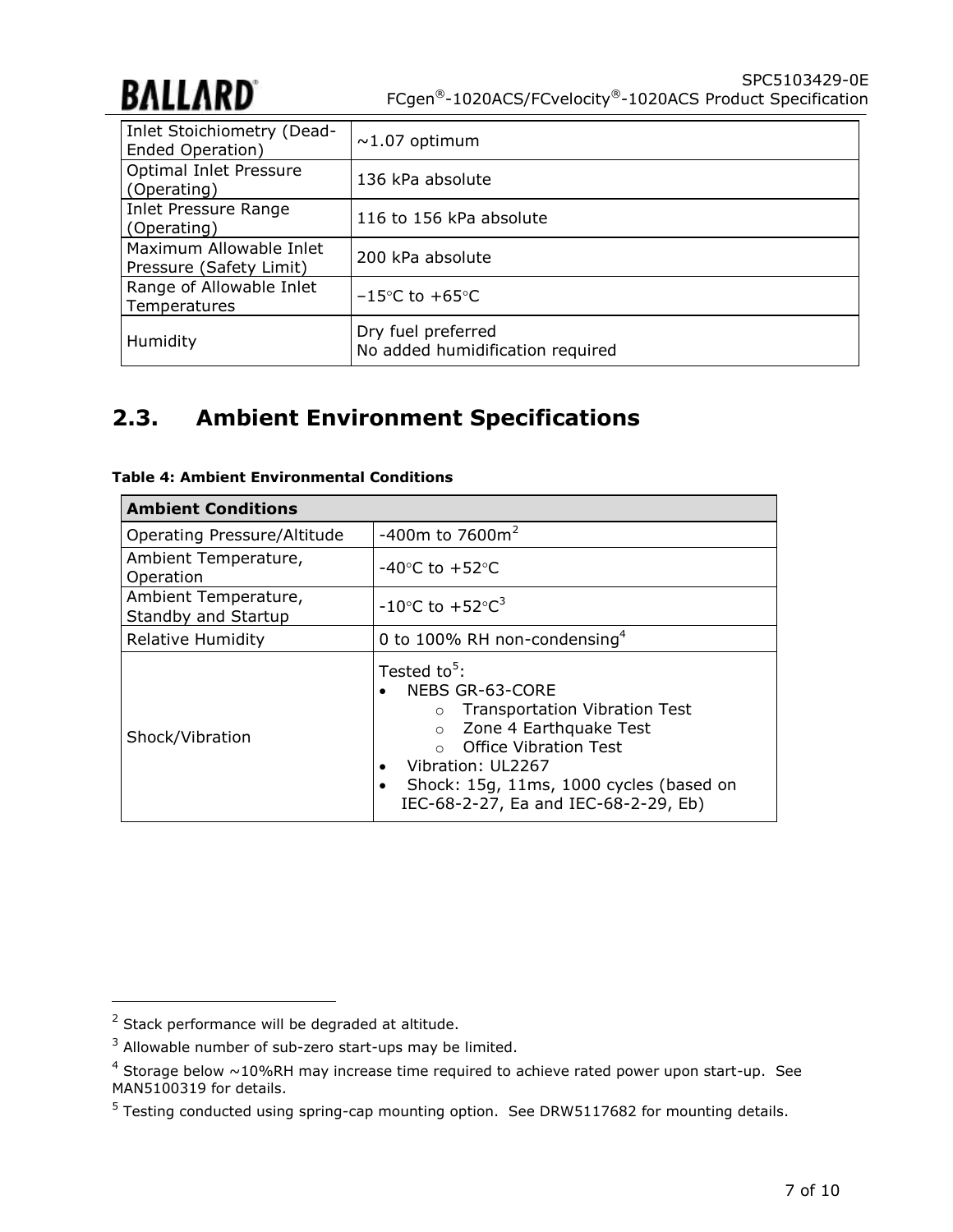## <span id="page-7-0"></span>**2.4. Reactant Specifications**

#### <span id="page-7-1"></span>**Table 5: Oxidant Specification (Ambient Air)**

|                                     | <b>Specification</b> |                   |  |  |
|-------------------------------------|----------------------|-------------------|--|--|
| <b>Description</b>                  | <b>Nominal</b>       | Peak <sup>6</sup> |  |  |
| Chemical                            |                      |                   |  |  |
| Sulfur Dioxide (SO <sub>2</sub> )   | $< 0.01$ ppm         | $< 0.18$ ppm      |  |  |
| Nitrogen Monoxide (NO)              | $< 0.025$ ppm        | $< 0.20$ ppm      |  |  |
| Nitrogen Dioxide (NO <sub>2</sub> ) | $< 0.05$ ppm         | $< 0.25$ ppm      |  |  |
| <b>Volatile Organic Compounds</b>   | $< 0.008$ ppm        | $< 0.050$ ppm     |  |  |
| (e.g. Benzene C6H6, Toluene C7H8)   |                      |                   |  |  |
| Hydrogen Sulfide                    | $< 0.04$ ppm         | $< 0.04$ ppm      |  |  |
| Ammonia                             | $< 0.01$ ppm         | $< 0.1$ ppm       |  |  |
| Ozone                               | $< 1$ ppm            | $<$ 1 ppm         |  |  |
| Carbon Monoxide                     | $< 5$ ppm            | $<$ 32 ppm        |  |  |
| Carbon Dioxide                      | $< 1\%$ vol          | N/A               |  |  |
| Particulate                         |                      |                   |  |  |
| Airborne Particles                  |                      |                   |  |  |
| Coarse Particles (PM 10)            | $< 90 \mu g/m^3$     | N/A               |  |  |
| Fine Particles (PM 2.5)             | $< 15 \mu q/m^3$     | N/A               |  |  |

#### <span id="page-7-2"></span>**Table 6: Fuel Specification**

|                             | <b>Specification</b>          |                   |  |  |
|-----------------------------|-------------------------------|-------------------|--|--|
| <b>Description</b>          | <b>Nominal</b>                | Peak <sup>7</sup> |  |  |
| Composition                 | Hydrogen Gas                  |                   |  |  |
| Total inert gases           | $< 500$ ppm<br>99.95% H2 min) | <19000 ppm        |  |  |
| Water                       | $< 5$ ppm                     | <19000 ppm        |  |  |
| Total hydrocarbons          | $< 2$ ppm                     | $< 2$ ppm         |  |  |
| Oxygen                      | $< 5$ ppm                     | $< 5$ ppm         |  |  |
| Helium                      | $<$ 300 ppm                   | $<$ 300 ppm       |  |  |
| Nitrogen, Argon             | $< 200$ ppm                   | $< 4000$ ppm      |  |  |
| Carbon dioxide              | $< 2$ ppm                     | $< 2$ ppm         |  |  |
| Carbon monoxide             | $< 0.2$ ppm                   | $< 10$ ppm        |  |  |
| Total sulfur compounds      | $< 0.004$ ppm                 | $< 0.004$ ppm     |  |  |
| Formaldehyde                | $< 0.01$ ppm                  | $< 0.01$ ppm      |  |  |
| Formic acid                 | $< 0.2$ ppm                   | $< 0.2$ ppm       |  |  |
| Ammonia                     | $< 0.1$ ppm                   | $< 0.1$ ppm       |  |  |
| Total halogenated compounds | $< 0.05$ ppm                  | $< 0.05$ ppm      |  |  |

 $^6$  Extended exposure to peak oxidant contamination levels will result in performance degradation. See MAN5100319 for details.

 $<sup>7</sup>$  Peak fuel contaminant levels are intended to accommodate brief, infrequent transients. Extended</sup> operation at these levels may result in permanent performance degradation and damage to the fuel cell stack. See MAN5100319 for details.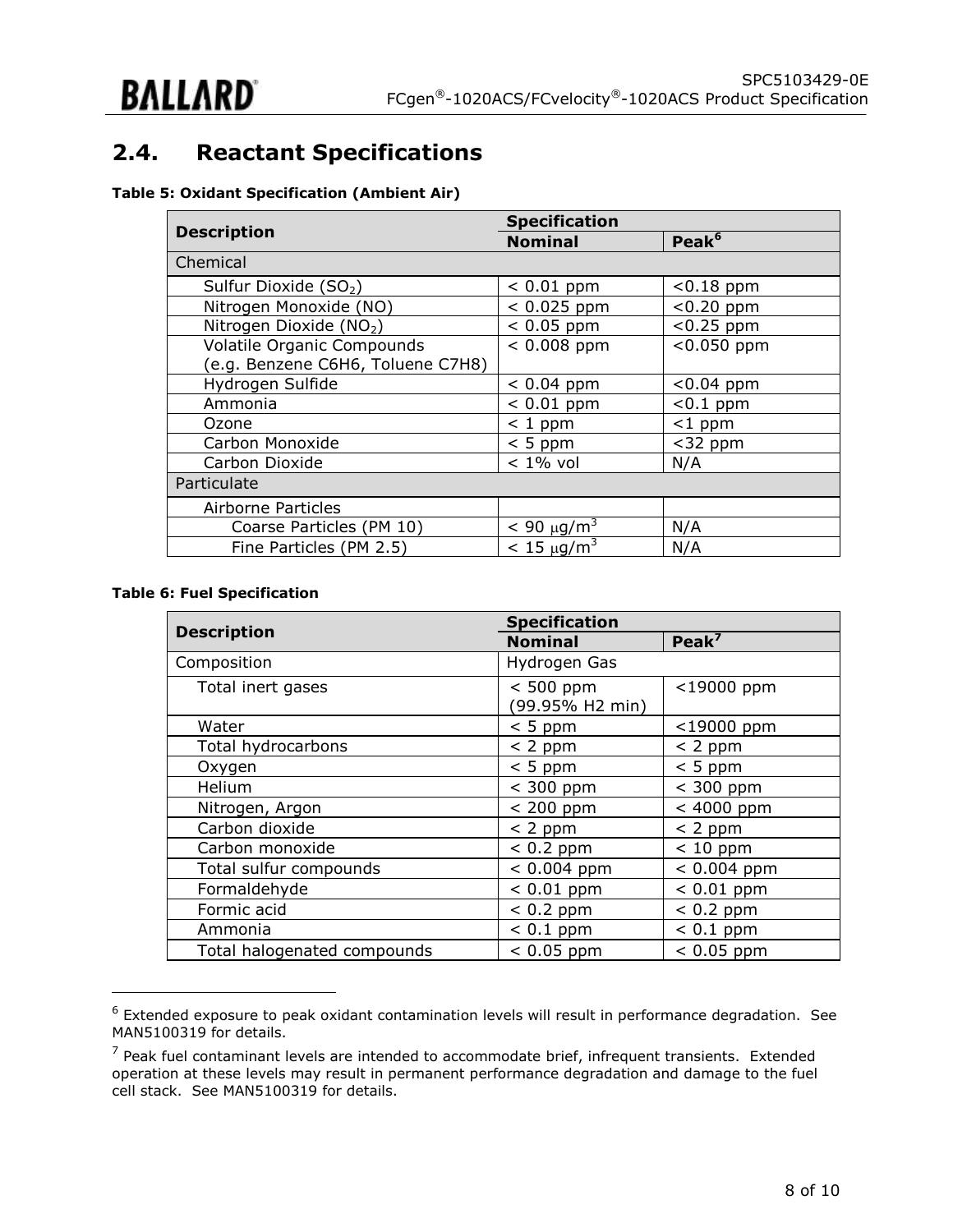

# <span id="page-8-0"></span>**2.5. Emissions (BOL)**

#### <span id="page-8-2"></span>**Table 7: Beginning of Life (BOL) Emissions**

| Fuel $(H2)$                     |                                                   |  |  |
|---------------------------------|---------------------------------------------------|--|--|
| External Fuel Leak <sup>8</sup> | $<$ 5 cc/min H <sub>2</sub> per cell @ 36 kPa (g) |  |  |
| Fuel Purge                      | Recommend 20 cc/cell per purge ( $~6$ slpm/cell)  |  |  |
| Water                           |                                                   |  |  |
| Liquid Water or Condensate      | Liquid water may collect at fuel outlet           |  |  |

### <span id="page-8-1"></span>**2.6. Shipping/Storage Conditions**

<span id="page-8-3"></span>

|  |  | Table 8: Shipping and Storage Environmental Conditions |  |
|--|--|--------------------------------------------------------|--|
|  |  |                                                        |  |

| <b>Environmental Condition Limits</b> |                                                                                                       |  |
|---------------------------------------|-------------------------------------------------------------------------------------------------------|--|
| Temperature Range                     | -40 $\degree$ C to +70 $\degree$ C with duration limits;<br>see Table 9                               |  |
| Total Allowable Freeze-Thaw Cycles    | >470                                                                                                  |  |
| <b>Relative Humidity Range</b>        | 0% RH to 100% RH non-condensing                                                                       |  |
| Shock and Vibration                   | Standard Ballard packaging meets<br>the FedEx International Packaging<br>Test for packages $<$ 75 lbs |  |

#### <span id="page-8-4"></span>**Table 9: High Temperature Storage Limits<sup>9</sup>**

| Storage Temperature Range (°C) | <b>Maximum Storage Duration</b> |
|--------------------------------|---------------------------------|
| 3 to 30                        | 2 years                         |
| 30 to 50                       | 1 month                         |
| 50 to 70                       | 3 days                          |

 $^8$  External fuel leak is expected to increase over stack lifetime

 $9$  When stored under these conditions the stack will be able to start and operate at nominal conditions